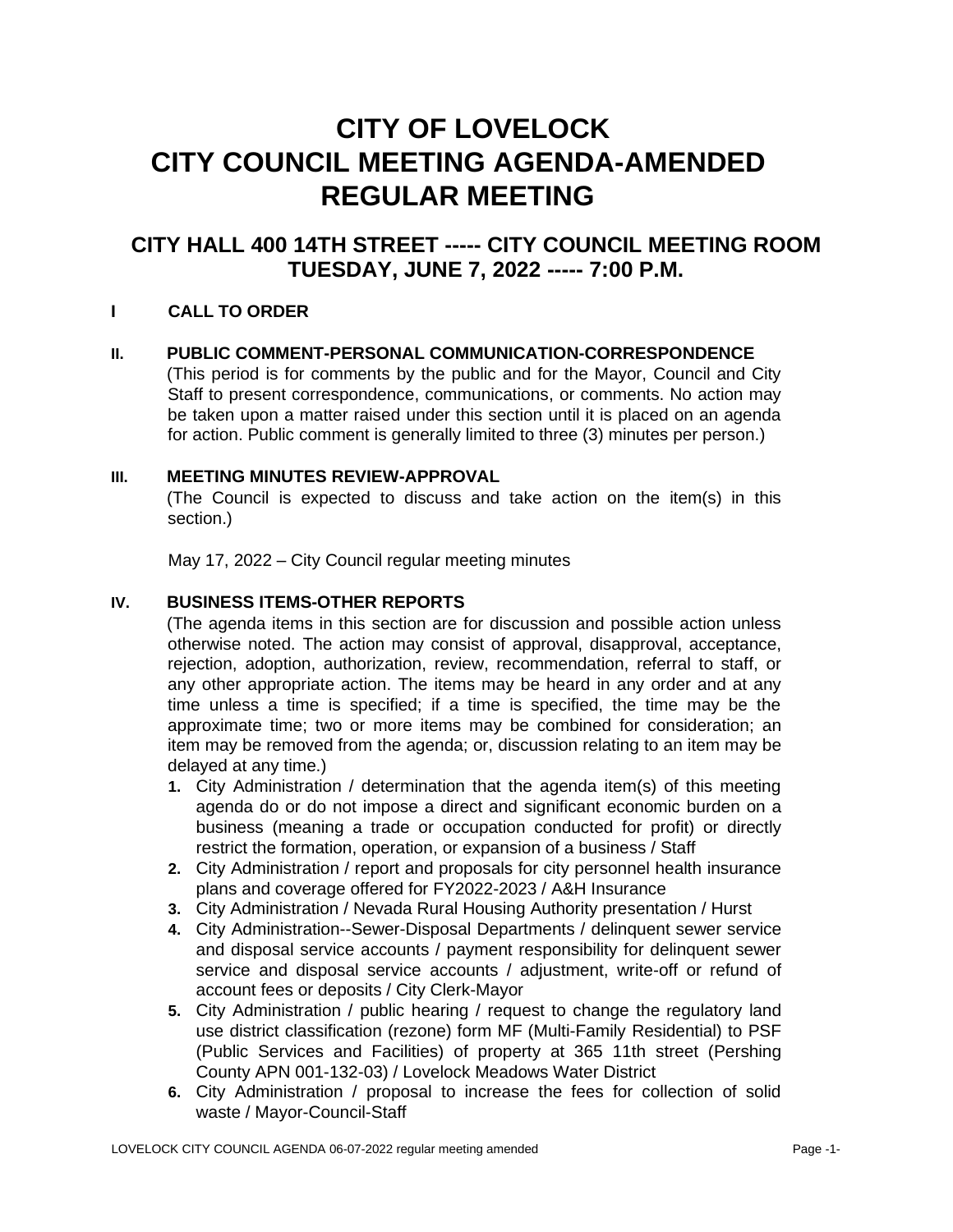- **7.** City Administration / report on the expenditure and use of RTC funds for fiscal year 2021–2022 / Mayor-Staff
- **8.** City Administration / determination that property is no longer used for public purposes and authorization to sell: (1) 2001 GMC truck, VIN 1GTGC24U31Z298622; (2) 2004 Ford Crown Victoria, VIN 2FAHP71W93X165521; and, (3) 2009 Ford Crown Victoria, VIN 2FAHP71V39X135737, and set minimum bid prices / Staff
- **9.** City Administration / report on Juneteenth holiday / Staff
- **10.** City Administration / proposals for City Council meeting dates in July / Mayor-**Staff**
- **11.** City Administration / proposals for use of American Rescue Plan Act (ARPA) funds / Mayor-Council-Staff
- **12.** City Administration / Brownfields grant project / project scope of work, modifications to scope of work, project budget-funding, professional services agreement for planning-operational services / expenditures for work or services related to the project / agreements, amendments and funding documents / Staff

## **V. BUSINESS, LIQUOR AND SPECIAL EVENTS LIQUOR LICENSES-BUILDING PERMITS**

(The licenses and/or permits presented under this section are for review, discussion, and possible action, including placing conditions on submittals or requests, and waiving or modifying the fees.)

#### **VI. PROCLAMATIONS-AWARDS**

(The Mayor, Council and/or City Staff may make a proclamation or present a service or other award on behalf of the City. No action may be taken upon items in this section.)

## **VII. MAYOR-COUNCIL-STAFF REPORTS-PROPOSALS**

(This period is for receiving reports, department updates and proposals by the Mayor, Council and department heads or department staff of City departments. No action may be taken upon a matter raised under this section until it is placed on an agenda for action.)

- **1.** Administration / Mayor and Council
- **2.** Public Safety / Police Department / Fire Department / Animal Control
- **3.** Public Works / Sewer Department / Building Department / Street Department / Disposal Department
- **4.** City Attorney
- **5.** Capital Improvements / Buildings and Grounds / Parks

## **VIII. VOUCHERS, CLAIMS, EXPENDITURES AND PAYROLL REVIEW-APPROVAL**

(The vouchers, claims, expenditures, and payroll items presented under this section are for discussion and possible action.)

#### **IX. PUBLIC COMMENT**

(This period is for comments by the general public. No action may be taken upon a matter raised under this section until it is placed on an agenda for action. Public comment is generally limited to three (3) minutes per person.)